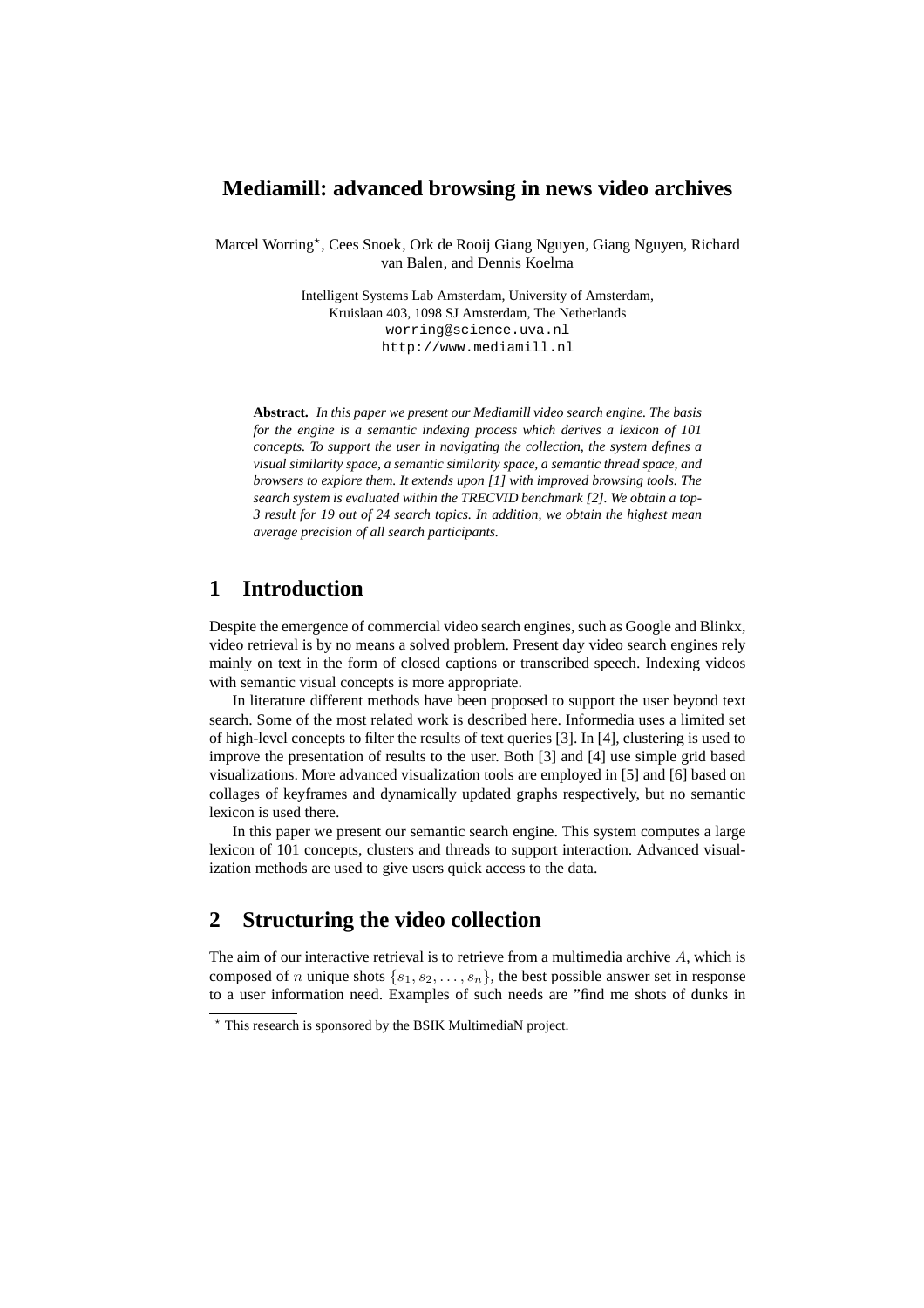

**Fig. 1.** A simplified overview of the computation steps required to support the user in interactive access to a video collection. Note, that for both the vectors  $F$  and  $P$  only two dimensions are shown.

a basketball game" or "find me shots of Bush with an American flag". To make the interaction most effective we add different indices and structure to the data.

The visual indexing starts with computing a high-dimensional feature vector  $F$  for each shot s. In our system we use the Wiccest features as introduced in [7].

The next step in the indexing is to compute a similarity function  $S<sub>v</sub>$  allowing comparison of different shots in A. For this the function described in [7] to compare two Weibull distributions is used. The result of this step is the *visual similarity space*. This space forms the basis for visual exploration of the dataset.

We employ our generic semantic pathfinder archictecture [8], to create a lexicon of 101 concepts so that every shot  $s_i$  is described by a vector  $\{P_1, P_2, \ldots, P_{101}\}.$ Elements in the lexicon range from specific persons to generic classes of people, generic settings, specific and generic objects etc. See [8] for a complete list.

Given two probability vectors, we use similarity function  $S_C$  to compare shots, now on the basis of their semantics. This yields the *semantic similarity space*.

The semantic similarity space induced by  $S_C$  is complex as shots can be related to several concepts. Therefore, we add additional navigation structure composed of a collection of linear paths, called *threads* through the data. Such a linear path is easy to navigate by simply moving back and forth. The first obvious thread is the time thread  $T^t$ . A complete set of threads  $T^l = \{T_1^l, ..., T_{101}^l\}$  on the whole collection is defined by the concepts in the lexicon. The ranking based on  $P$  provides the ordering. Finally, groups are identified by clustering. Each cluster is then linearly ordered using a shortest path algorithm yielding the threads  $T^s = \{T_1^s, ..., T_k^s\}$ . The *Semantic thread space* is composed of  $T^t$ ,  $T^l$  and  $T^s$ .

An overview of all the steps performed in the structuring of the video collection is given in Fig. 1.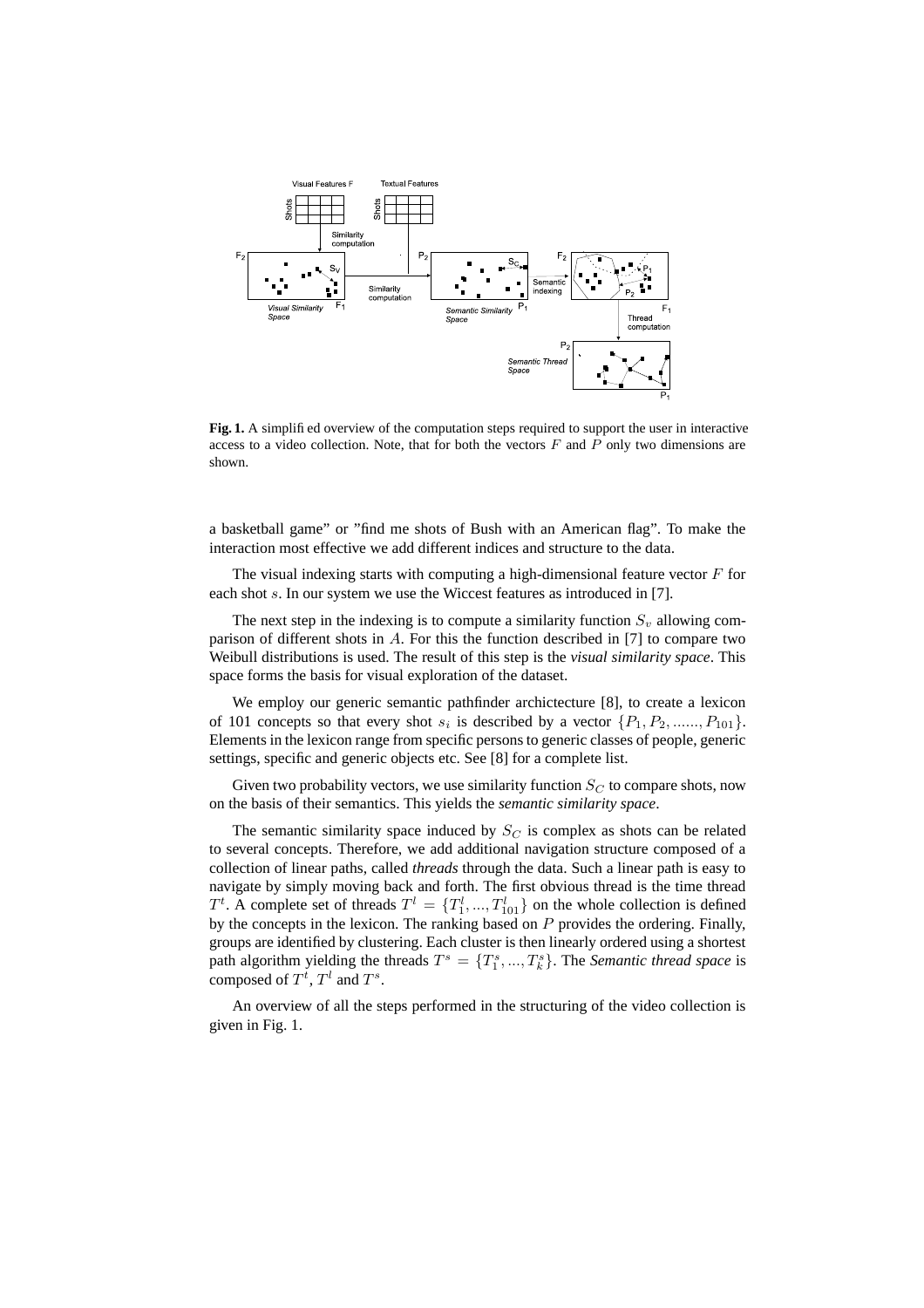

**Fig. 2.** Browsers in the our semantic video search engine. Top left ConceptBrowser showing several topics. Top right the CrossBrowser showing results for soccer. Bottom left the Sphere-Browser, displaying several semantic threads. Bottom right: active learning using a semantic cluster-based visualization in the GalaxyBrowser.

## **3 Interactive Search**

The visual similarity space and the thread space define the basis for interaction with the user. Both of them require different visualization methods to provide optimal support. We developed four different browsers, which one to use depends on the information need. The different browsers are visualized in Fig. 2.

For many search tasks the initial query is formed by selecting one of the concepts from the lexicon of 101. To aid the user in this selection the *ConceptBrowser* presents the concepts in a hierarchy. Whenever the user comes to a leaf containing the concept j, the single thread  $T_j^l$  is shown as a filmstrip of keyframes corresponding to shots. By looking at those keyframes she gets a clear understanding of the meaning of the concept and whether it is indeed relevant to the search topic.

The *CrossBrowser* visualizes a single thread  $T_j^l$  based on a selected concept j from the lexicon versus the time thread  $T^t$  [8]. They are organized in a cross, with  $T_j^l$  along the vertical axis and  $T<sup>t</sup>$  along the horizontal axis. Except for threads based on the lexicon, this browser can also be used if the user performs a textual query on the speech recognition result associated with the data, as this also leads to a linear ranking. The two dimensions are projected onto a sphere to allow easy navigation. It also enhances focus of attention on the most important element, the remaining elements are still visible, but much darker.

In the *SphereBrowser* the time thread  $T_j^l$  is also presented along the horizontal axis [8]. For each element in the time thread, the vertical axis is used to visualize the semantic thread  $T_j^s$  this particular element is part of. Users start the search by selecting a current point in the semantic similarity space by taking the top ranked element in a